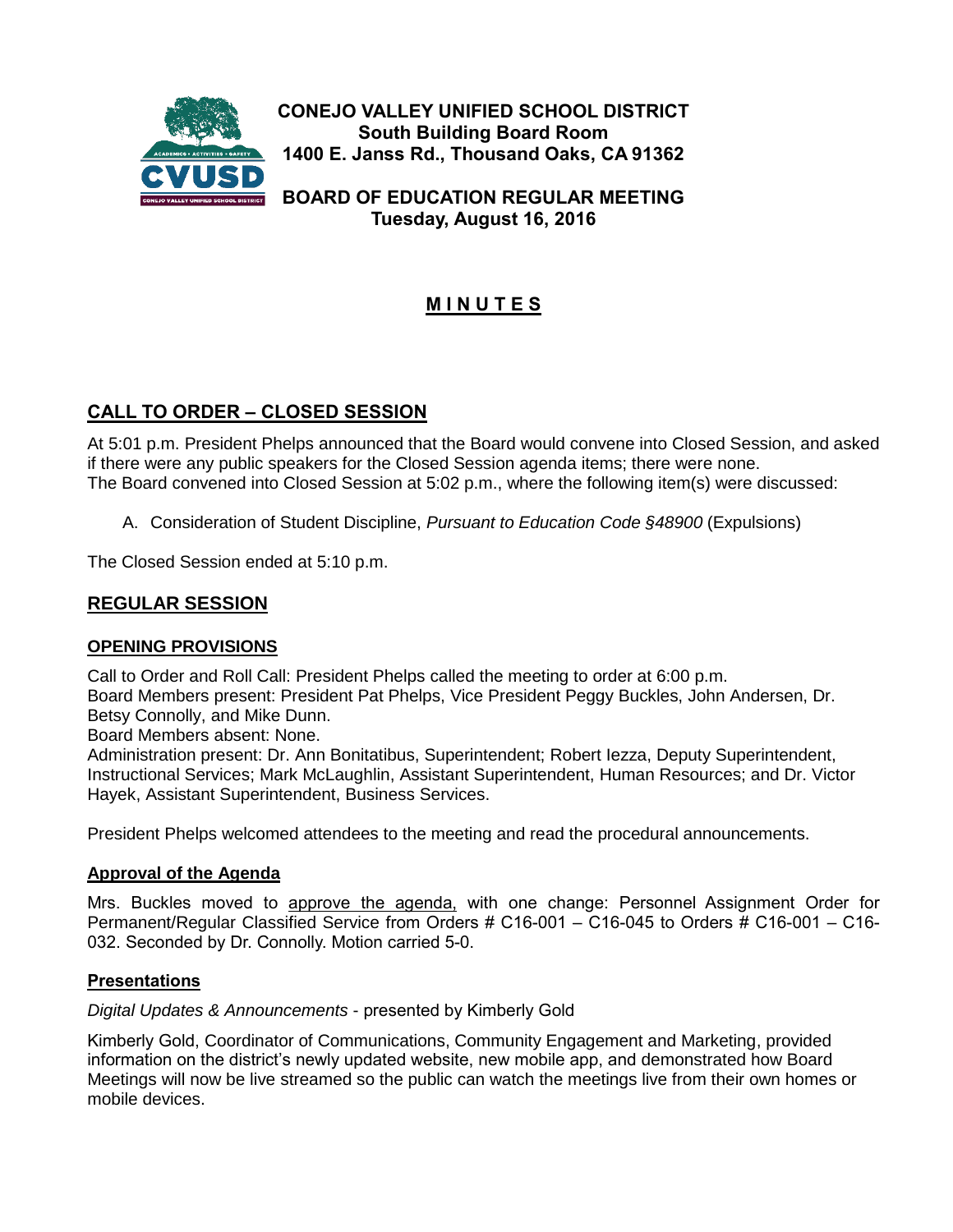### Public Hearing: *Education Protection Account (EPA) Spending Plan 2016/2017 –* presented by Dr. Victor Hayek

President Phelps called the public hearing to order at 6:27 p.m. Dr. Hayek explained that Proposition 30, which was passed in 2012, temporarily increases the state sales tax for all taxpayers and the personal income tax rates for upper income tax rate payers. Generated revenues are given to school districts and as a requirement of receiving those funds, school districts are required to hold a public hearing. President Phelps asked if there were any public comments; there were none. President Phelps closed the public hearing at 6:30 p.m.

### **Comments from the Public**

President Phelps asked if there were any public speakers. There were two speaker cards submitted.

- The 1<sup>st</sup> speaker, Holly Sacks, commented on an upcoming charity event.
- $\bullet$  The 2<sup>nd</sup> speaker, Priscilla Lee, provided vendor handouts to the Board about a reading program.

### **Comments from the Superintendent**

Dr. Bonitatibus stated that it has been a busy summer, as multiple repairs have been completed on numerous schools, new computers have been provided, and district staff has worked hard to prepare the schools for the new year. CVUSD will welcome over 19,000 students to the new school year, as well as over 3,000 returning district staff. She also congratulated Westlake High School, as it was named one of the best high schools in the nation by *Newsweek*. Thanking Kimberly Gold for her presentation, as well as additional staff, she commented on the outstanding achievement of bringing the district into the digital age.

### **Comments from Individual Board Members**

Mrs. Buckles commented that she attended the California State PTA Managers Meeting and was asked to bring a Westlake High School student to the meeting. She said it was a pleasure to attend and witness students actively involved in this program.

### **ACTION ITEMS – GENERAL**

### **Business Services**

**A. Resolution #16/17-01: Authorization of the Education Protection Account (EPA) - Spending Plan for Fiscal Year 2016/2017**

Mr. Andersen made the motion approve; seconded by Dr. Connolly. President Phelps asked if there were any comments; there were none. Motion carried 5-0.

### **Instructional Services**

**A. Approval of Replacements of Board Policy and Administrative Regulation 6142.1 – Sexual Health and HIV/AIDS Prevention Instruction**

Mrs. Buckles made the motion to approve; seconded by Dr. Connolly. President Phelps stated there were two speaker cards submitted for this item.

• The first speaker, Sally Hibbits, gave comments for the Board to consider.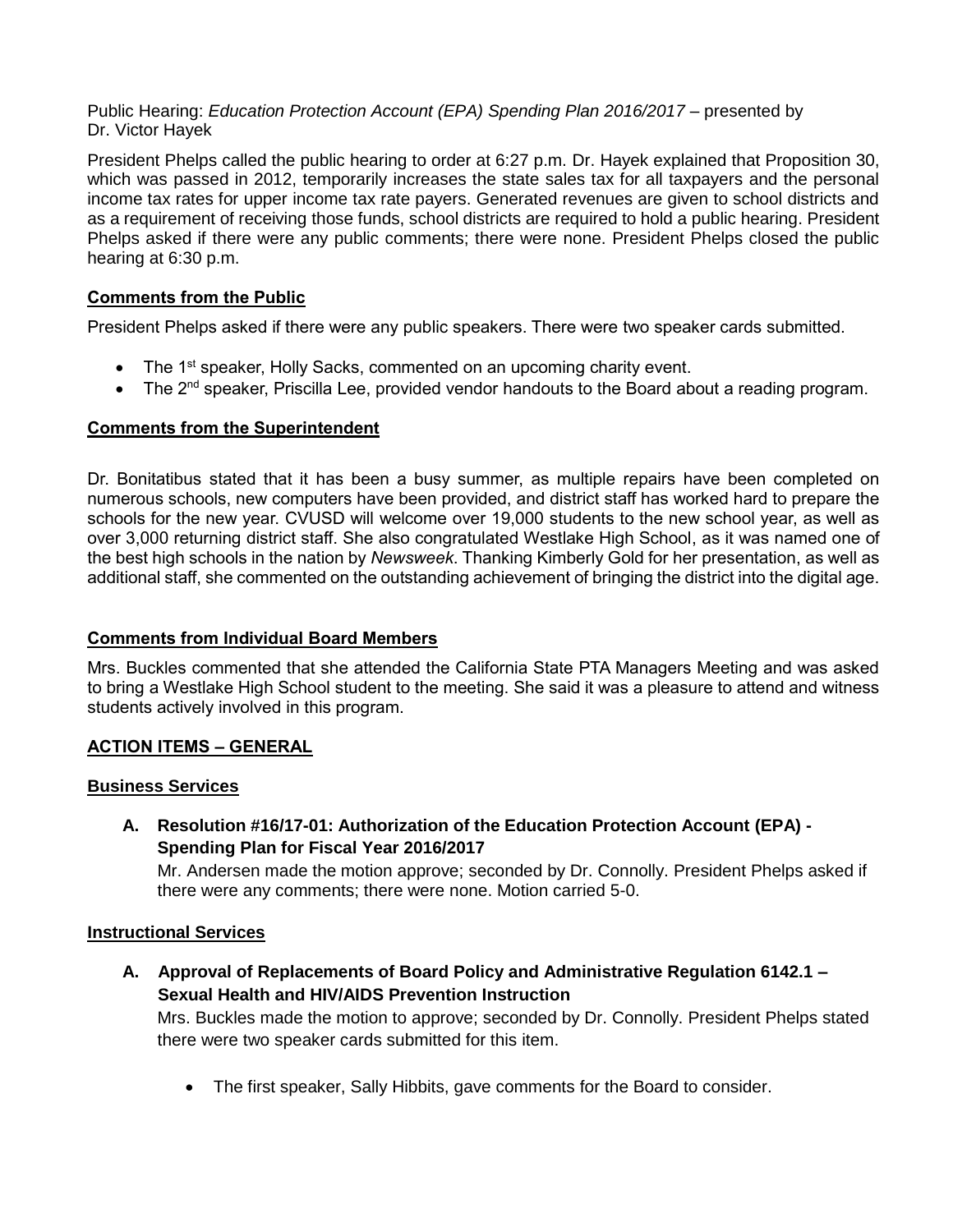The second speaker, Minister Betty Stapleford, gave comments for the Board to consider.

Mrs. Buckles commented that there was an inconsistency regarding the terms "opt out" and "opt in". Mr. Iezza replied that using the term "opt in" is more protective. Dr. Bonitatibus stated that while meeting the minimum legal requirements, it is better to use the "opt in" term, as it gives parents a more active role in this decision. Mr. Dunn commented that some of the instructions conflict with the Catholic Church. Motion carried 3-2, with Mr. Andersen and Mr. Dunn voting no.

### **ACTION ITEMS – CONSENT**

Mrs. Buckles made the motion to approve the Consent Agenda; Dr. Connolly seconded. President Phelps asked if there was any discussion; there was none. Motion carried 5-0.

- A. Approval of Minutes
	- 1. Regular Meeting of June 28, 2016
- B. Personnel Assignment Orders
	- 1. Certificated Employees: #R16-001 #R16-024 Employment/Appointment: Administrators, Mental Health Services Coordinators, Speech/Language Pathologists, Teachers Leaves: Teachers Retirements/Resignations: Teachers
	- 2. Permanent/Regular Classified Service: Orders # C16-001 C16-045 New Employment (Probationary to Perm) / Assignment Change / Change in Status
	- 3. Non-Permanent New Employment / Additional Assignment / Change in Status: Orders # E16-001 – E16-173 Substitute / Provisional / Classified-Exempt Service
	- 4. Permanent/Regular Classified Service: Orders # C16-046 C16-050 Establishment / Modification / Elimination of Positions
- C. Consideration of Student Discipline, *Education Code §48900, et seq.* (Expulsions) 1. # 6-15/16 E
- D. Readmission of Expelled Students
	- 1. #1-15/16 E
	- 2. #2-15/16 E
- E. Contracts for Nonpublic School Placement for Students with Disabilities
	- 1. #3-16/17 2. #5-16/17 3. #6-16/17 4. #7-16/17 5. #12-16/17 6. #13-16/17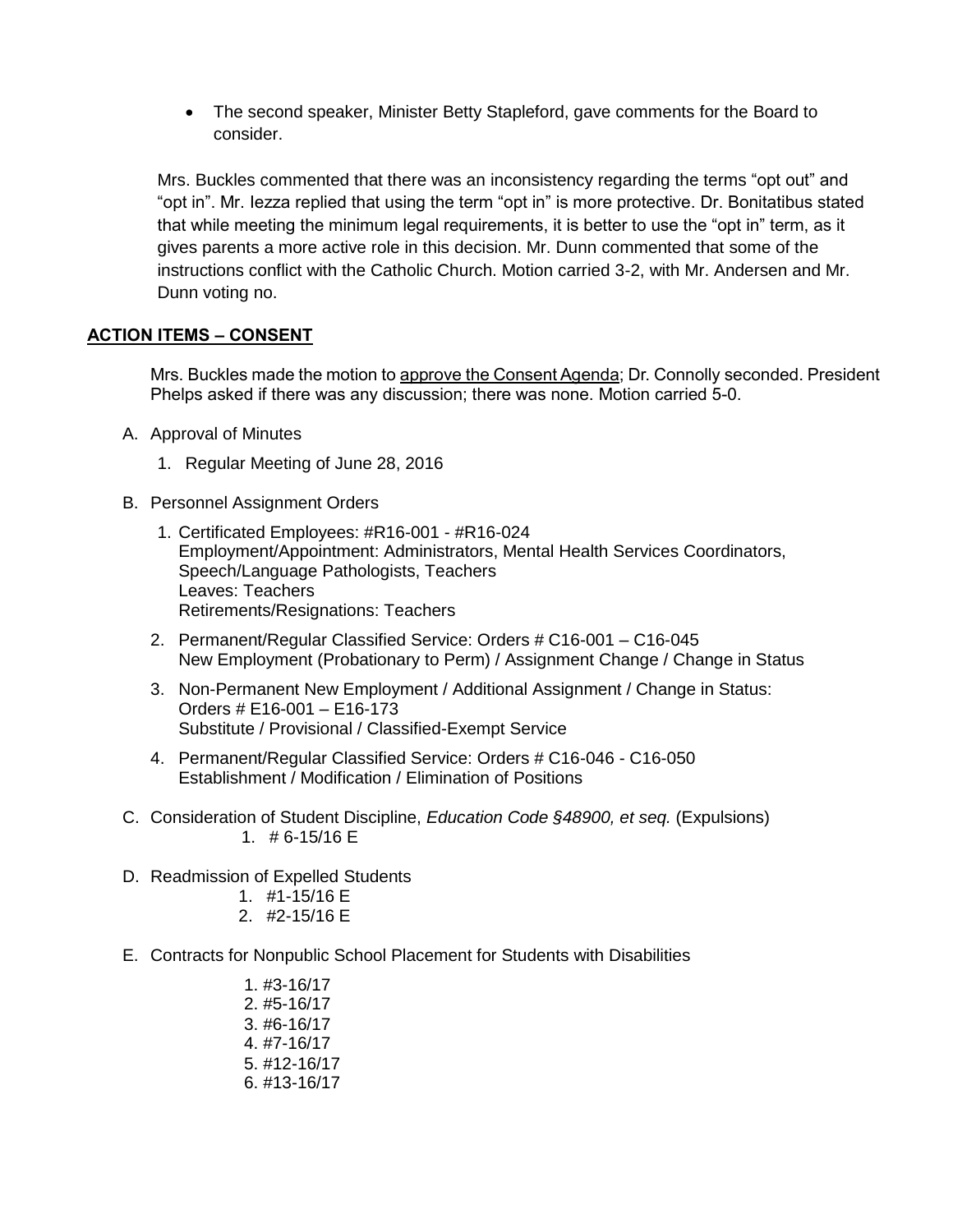- F. Approval of Overnight Trip Request 1. Westlake High School Choral Music Ensemble
- G. Purchase Order Report #905
- H. Disposal of Surplus and Obsolete Equipment
- I. Addendum to Annual Signature Authorization 2016/2017
- J. Approval of Application to Receive Mandate Block Grant Funding for Fiscal Year 2016/2017
- K. Approve Designation of VCSSFA Representative and Alternate
- L. Approve Quarterly Report on Williams Uniform Complaints
- M. California Uniform Public Construction Cost Accounting Act (CUPCCAA)
- N. Notice of Completion Conejo Valley Adult Education (Waverly) Computer Lab Cabling – PCC Network Solutions
- O. Notice of Completion Los Cerritos Middle School Kitchen Modification Ardalan Construction Company, Inc.
- P. Notice of Completion Newbury Park High School Quad Improvement C. Carson Construction, Inc.
- Q. Notice of Completion Park Oaks Kitchen Upgrade Precision Plumbing **Mechanical**
- R. Notice of Completion Sequoia Middle School Kitchen Modification Ardalan Construction Company, Inc.
- S. Change Order #1 Sycamore Canyon School Tile Roof Repair Channel Islands Roofing, Inc.
- T. Notice of Completion Sycamore Canyon School Tile Roof Repair Channel Islands Roofing, Inc.
- U. Notice of Completion Thousand Oaks High School Field House Repair and Renovation – American Building Contractor
- V. Notice of Completion Westlake High School Protective Netting Judge Netting, Inc.
- W. Notice of Completion Westlake High School Pedestrian Bridge Resurfacing Slater Waterproofing, Inc.
- X. Notice of Completion Various Sites AV Projector and Interactive Display Installation – EKC Enterprises, Inc.
- Y. Notice of Completion Various Sites AV Projector and Interactive Display Installation – Pacific Coast Integration
- Z. Change Order #1 Various Sites 2016 Flooring Projects Progressive Surface Solutions, LLC
- AA.Notice of Completion Various Sites 2016 Flooring Reliable Floor Covering, Inc.